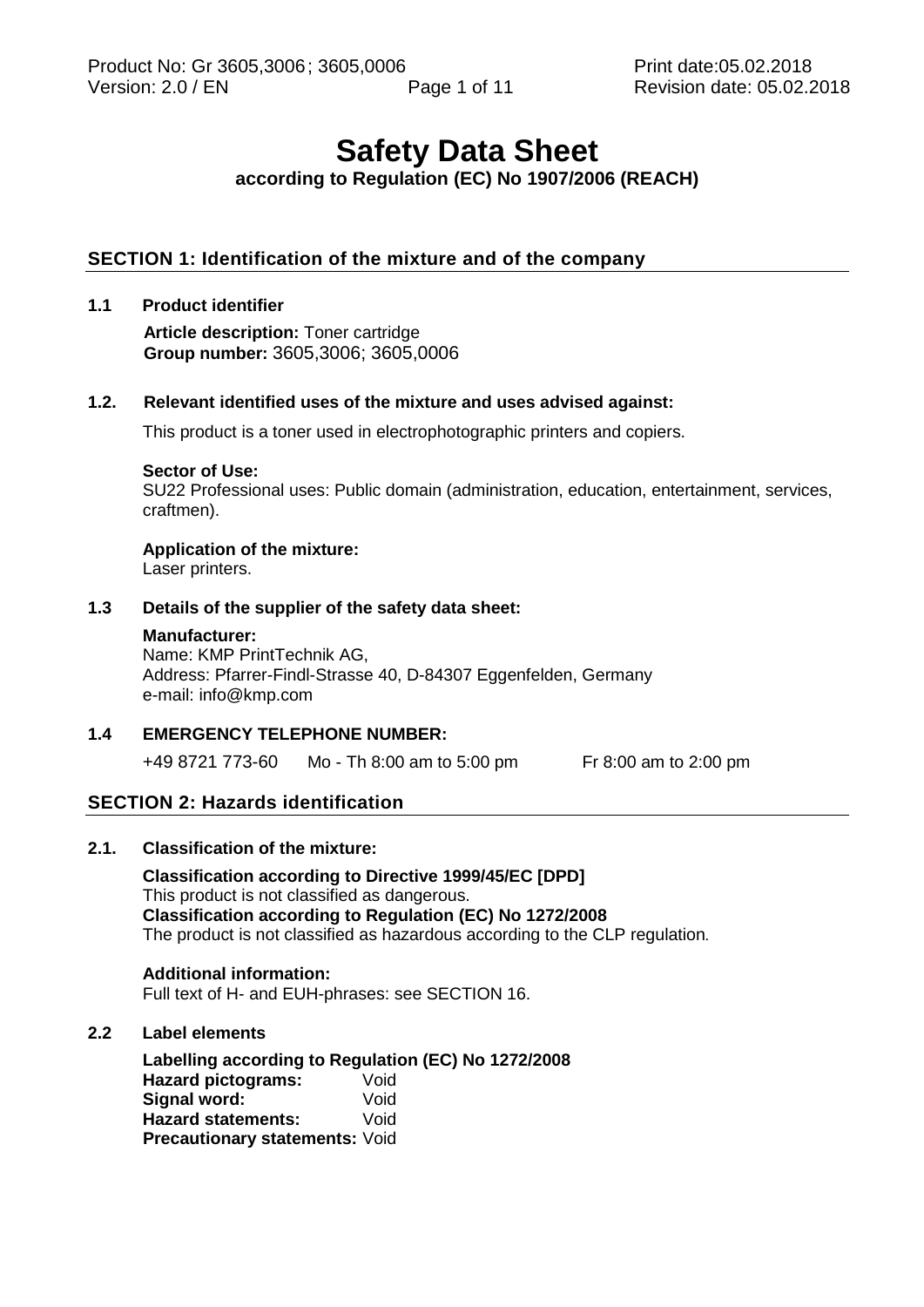#### **2.3 Other hazards**

Results of PBT and vPvB assessment **PBT:** Not applicable. **vPvB:** Not applicable

## **SECTION 3: information on ingredients**

#### **3.1 Mixtures**

**Description of the mixture:** Mixture

#### **Substances in the Mixture referred to in Points 3.2.2 of Annex II to Regulation (EC) No 1907/2006**

#### **or referred to Part 2 of Annex II to Regulation (EC) No 1272/2008:**

| <b>Chemical</b>  | EC No. | CAS No.   Ranges of % | <b>Concentration %</b>                  |
|------------------|--------|-----------------------|-----------------------------------------|
| Identity of the  |        | by mass               | <b>Classification according the the</b> |
| <b>Substance</b> |        |                       | directive(EG) Nr. 1272 [CLP]            |
|                  |        |                       | <b>Hazard Class / Statement*</b>        |
| None             |        |                       |                                         |

\* Full texts of Risk phrases and Hazard statements are listed in Section 16.

#### **Substances in the Mixture not meeting the Criteria for Classification:**

| Compound                            | EC No.       | CAS No.      | <b>Concentration %</b> | <b>Classification according</b><br>the the directive (EG) Nr.<br><b>1272 [CLP]</b> |
|-------------------------------------|--------------|--------------|------------------------|------------------------------------------------------------------------------------|
| <b>Styrene Acrylic</b><br>Copolymer | (Polymer)    | (Polymer)    | 70-90                  | Not classified                                                                     |
| Wax                                 | Confidential | Confidential | $5 - 15$               | Not classified                                                                     |
| Pigment                             | Confidential | Confidential | $3 - 10$               | Not classified                                                                     |
| Amorphous<br>silica                 | 231-545-4    | 7631-86-9    | $\leq 5$               | Not classified                                                                     |
| Titanium<br>dioxide                 | 236-675-5    | 13463-67-7   | $<$ 1                  | Not classified                                                                     |

Refer to Section 8 for the exposure limits and Section 11 for toxicological information. These substances are indicated solely to help the recipients understand this mixture better, and not subject to Points 3.2.3 or 3.2.4 of Annex II to Regulation (EC) No 1907/2006.

#### **Carcinogens:**

This mixture contains titanium dioxide listed by IARC as Group 2B (possibly carcinogenic to humans); however, no significant exposure to titanium dioxide is thought to occur during the use of the product because titanium dioxide is mostly in a bound form in this mixture.

#### **Substances in Annex XIV to Regulation (EC) No 1907/2006 (Authorization) or the Candidate List of SVHC:**

None

# **Substances in Annex XVII to Regulation (EC) No 1907/2006 (Restriction):**

None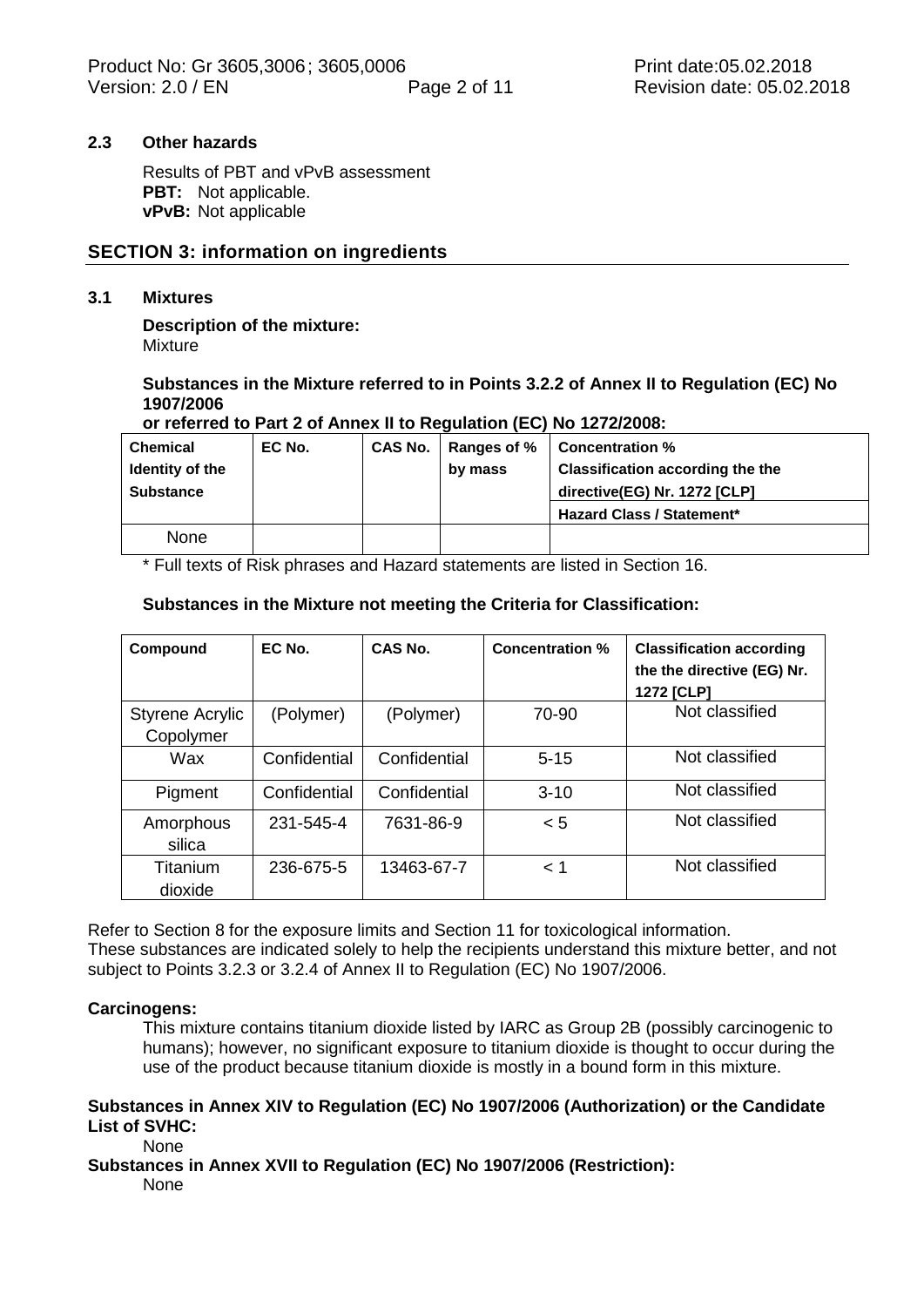# **SECTION 4: First aid measures**

| 4.1                      |                             | <b>Description of first aid measures</b>                                                          |  |  |  |
|--------------------------|-----------------------------|---------------------------------------------------------------------------------------------------|--|--|--|
|                          | <b>General information:</b> | Take off contaminated clothing.                                                                   |  |  |  |
| <b>After inhalation:</b> |                             | Supply fresh air; consult doctor in case of symptoms.                                             |  |  |  |
|                          | After skin contact:         | Wash with plenty of soap and water. If skin irritation continues,<br>consult a doctor.            |  |  |  |
|                          | After eye contact:          | Rinse opened eye for several minutes under running water. If<br>symptoms persist, consult doctor. |  |  |  |
|                          | After swallowing:           | Rinse out mouth and then drink plenty of water.                                                   |  |  |  |

In case of persistent symptoms consult doctor.

- **4.2 Most important symptoms and effects, both acute and delayed** No further relevant information available.
- **4.3 Indication of any immediate medical attention and special treatment needed** Symptomatic treatment

# **SECTION 5: Firefighting measures**

#### **5.1 Extinguishing media:**

**Suitable extinguishing media:** Carbon dioxide, water, foam, dry chemical.

**Unsuitable extinguishing agents:** High pressure media wich could cause the formation of a potentially explosible dust-air mixture.

## **5.2 Special hazards arising from the substance or mixture:**

**Dust Explosion:** This mixture, like most organic powders, is capable of creating an explosive dust when particlesare dispersed in air. **Hazardous Combustion Products:** Carbon monoxide and carbon dioxide.

#### **5.3 Advice for fire-fighters:**

Firefighters should wear protective equipment such as cloves, glasses, boots, and respiratory mask as needed.

Avoid generating dust wich could form explosible mixture with air.

Do not breathe fumes.

Keep containers cool with water spray if exposed to fire.

# **SECTION 6:Accidental release measures**

# **6.1 Personal precautions, protective equipment and emergency procedures**

| For non emergency personnel:     | Avoid dust formation                                                                                |
|----------------------------------|-----------------------------------------------------------------------------------------------------|
|                                  | Remove ignition sources                                                                             |
|                                  | Do not breathe dust                                                                                 |
|                                  | Wear personal protective equipment as described in                                                  |
|                                  | Section 8                                                                                           |
| <b>For Emergency Responders:</b> | Fabric for personal protective clothing should block<br>particles of the products as small as 3 um. |
|                                  |                                                                                                     |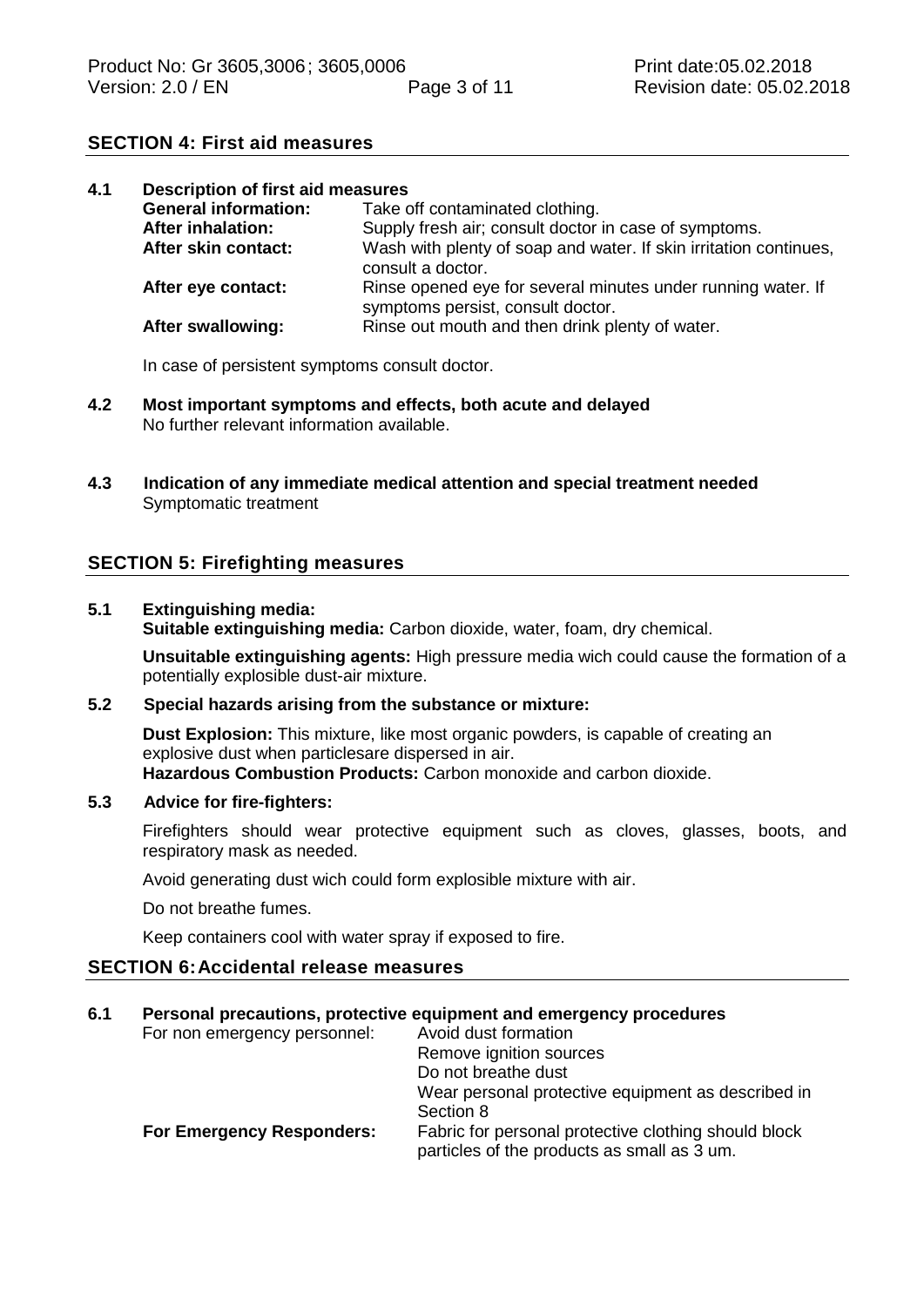#### **6.2 Environmental precautions:**

Do not discharge into drains or the environment.

#### **6.3 Methods and material for containment and cleaning up:**

Eliminate sources of ignition including sparks and flammables. Nonsparking tools should be used. Shelter the released material (powder) from wind to avoid dust formation and scattering. Vacuum or sweep the material into a sealed container. If a vacuum cleaner is used, it must be dust explosion-proof.

Dispose of the materials in accordance with EU/national requirements.

# **6.4 Reference to other sections:**

See Section 8 and 13.

## **SECTION 7: Handling and storage**

# **7.1 Precautions for safe handling:**

Minimize dust generation and accumulation.

Routine housekeeping should be instituted to ensure that dusts do not accumulate on surfaces.

Dry powders can build static electricity charges when subjected to the friction of transfer and mixing operations. Provide adequate precautions, such as electrical grounding and bonding, or inert atmospheres.

Keep away from excessive heat sources of ignition such as sparks and open flames Handle in an adequately ventilated area.

Do not handle with strong oxidizers, wich may vigorously oxidize organic materials in this mixture and cause a fire in a extreme case.

Do not breathe dust.

Do not get in eyes or on skin

Wear personal protective equipment as recommended in Section 8.

Avoid spills. Do no release to drains.

Do not eat drink or smoke when handling this product.

Wash hands after handling this product.

Remove contaminated clothing and protective equipment before entering eating areas Keep out of reach of children.

#### **7.2 Conditions for safe storage, including any incompatibilities:**

Keep container closed and store in well-ventilated dry place at room temperature. Keep away from excessive heat and sources of ignition.

Do not store with strong oxidizers.

Avoid packaging materials yith plasticizer (e.g. Polyvinylchloride), wich may soften this product if directly contacted.

Keep out of reach of children.

## **7.3 Specific end uses:**

This product is a toner used in electrophotographic printers and copiers.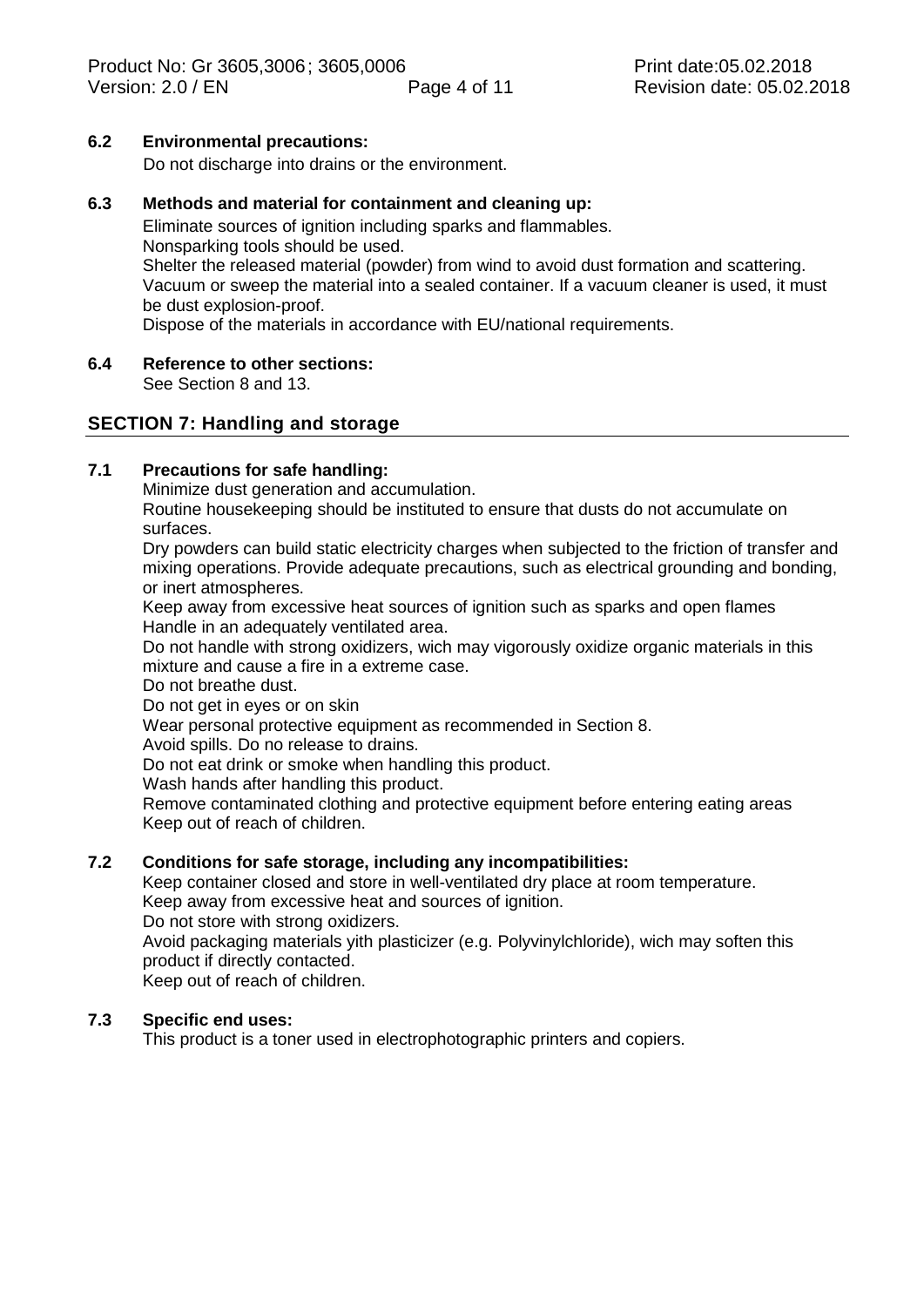## **SECTION 8: Exposure controls/personal protection**

#### **8.1 Control parameters Occupational Exposure Limits:**

| <b>PRODUCT</b>      | EU          | <b>GERMANY</b>   | <b>UK</b>        | <b>Sweden</b>   | <b>ACGIH</b>     | <b>USA</b>        |
|---------------------|-------------|------------------|------------------|-----------------|------------------|-------------------|
|                     | <b>OEL</b>  | <b>DFG MAK</b>   | <b>HSE WEL</b>   | <b>SWEA OEL</b> | <b>TLV</b>       | <b>OSHA PEL</b>   |
|                     |             | (8hr TWA)        | (8hr TWA)        | <b>LLV</b>      | (TWA)            | (TWA)             |
| <b>General dust</b> | <b>Not</b>  | <b>Inhalable</b> | <b>Inhalable</b> | <b>Dust and</b> | <b>Inhalable</b> | <b>Total dust</b> |
| or particulate      | established | fraction         | dust :           | mist,           | particulate      | : 15mg/m3         |
| not otherwise       |             | 4mg/m3           | $10$ mg/m $3$    | organic         | : 10mg/m3        | <b>Respirable</b> |
| classified          |             |                  | Respirable       | total dust :    | Respirable       | fraction :        |
|                     |             |                  | dust :           | 5mg/m3          | particulate      | 5mg/m3            |
|                     |             |                  | 4mg/m3           |                 | :3mg/m3          |                   |

| <b>INGREDIENT</b>          | EU                        | <b>GERMANY</b>                           | <b>HSE</b><br><b>UK</b>                                                              | <b>Sweden</b>                | <b>ACGIH</b>              | <b>USA</b>                                                                                       |
|----------------------------|---------------------------|------------------------------------------|--------------------------------------------------------------------------------------|------------------------------|---------------------------|--------------------------------------------------------------------------------------------------|
|                            | <b>OEL</b>                | <b>DFG MAK</b>                           | WEL (8hr                                                                             | <b>SWEA OEL</b>              | <b>TLV</b>                | <b>OSHA PEL</b>                                                                                  |
|                            |                           | (8hr TWA)                                | TWA)                                                                                 | <b>LLV</b>                   | (TWA)                     | (TWA)                                                                                            |
| Iron oxide                 | <b>Not</b><br>established | <b>Inhalable</b><br>fraction<br>4mg/m3   | <b>Inhalable</b><br>dust :<br>$10$ mg/m $3$<br><b>Respirable</b><br>dust :<br>4mg/m3 | <b>Total dust</b><br>:5mg/m3 | $10$ mg/m $3$             | <b>Total dust</b><br>15mg/m3                                                                     |
| <b>Amorphous</b><br>silica | <b>Not</b><br>established | <b>Inhalable</b><br>fraction :<br>4mg/m3 | <b>Inhalable</b><br>dust:<br>6mg/m3<br><b>Respirable</b><br>dust :<br>2,4mg3/m3      | <b>Not</b><br>established    | <b>Not</b><br>established | 20 mppcf*<br>or 80%<br>SiO <sub>2</sub><br>mg/m3<br>(*million<br>particles<br>per cubic<br>foot) |

**EU:** OEL (Occupational Exposure Limits at Community level under Directive 2004/37/EC Annex, 98/24/EC Annex, 91/322/EEC Annex, 2000/39/EC Annex, 2006/15/EC Annex and 2009/161/EU)

**Germany:** DFG (The Deutsche Forschungsgemeinschaft, German Research Foundation) MAK (Maximale Arbeitsplatz-Konzentration, Maximum Workplace Concentration) **UK:** HSE (Health and safety executive) WEL (Workplace Exposure Limits)

**Sweden:** SWA (Swedish Work Environment Authority) OEL (Occupational Exposure Limits)LLV (Level Limit Values)

**ACGIH** (American Conference of Government Industrial Hygienists): TLV (Threshold limit Value)

**USA:** OSHA (Occupational Safety and Health Administration) PEL (Permissible Exposure Limits)

| <b>Biological limit value:</b> | Not established |
|--------------------------------|-----------------|
| <b>PNECs and DNELs:</b>        | Not established |

#### **8.2 Exposure controls**

**Appropriate Engineering Controls:** Good general ventilation should be sufficient under normal conditions of use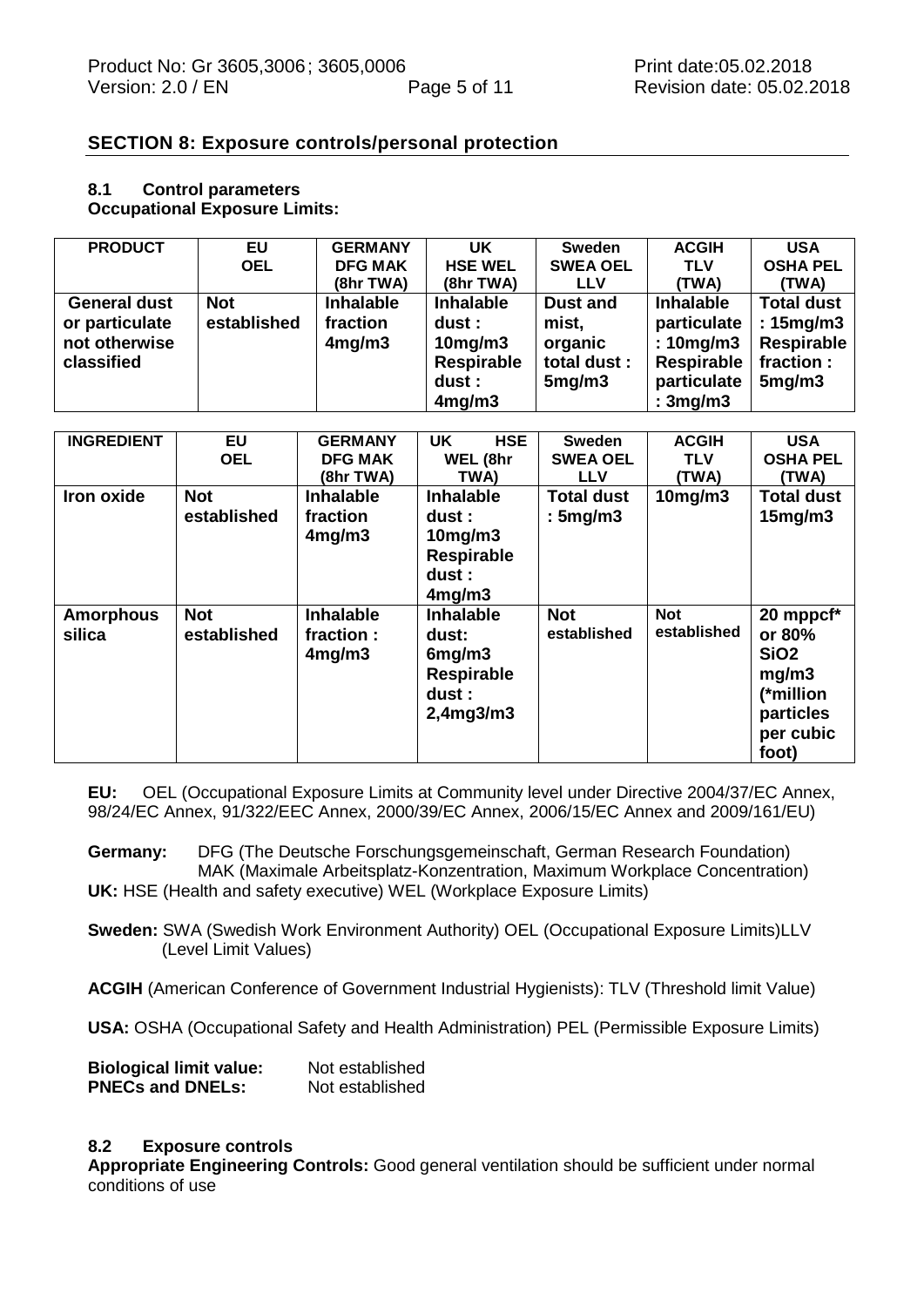# **Personal protective equipment:**

| Individual protection measures, such as personal protective equipment: |                                                                                                                                        |
|------------------------------------------------------------------------|----------------------------------------------------------------------------------------------------------------------------------------|
| <b>Eye/Face protection:</b>                                            | Protectives goggles or safety glasses are                                                                                              |
|                                                                        | recommended.                                                                                                                           |
| <b>Skin protection:</b>                                                | Gloves are recommended.                                                                                                                |
| <b>Respiratory protection:</b>                                         | Personal respiratory mask is not required under<br>normal conditions of use, but a respiratory is<br>needed in case of dust formation. |
| <b>Thermal hazard:</b>                                                 | None anticipated.                                                                                                                      |
| <b>Environmental exposure controls:</b>                                | Avoid release to the environment.                                                                                                      |

# **SECTION 9 : Physical and chemical properties**

# **9.1 Information on basic physical and chemical properties**

| Appearance:                                     | Fine magenta powder. Mainly 5 to<br>15 micrometers. |
|-------------------------------------------------|-----------------------------------------------------|
| Odor:                                           | None or slight plastic-like odor                    |
| <b>Odot Threshold:</b>                          | No data available                                   |
|                                                 |                                                     |
| pH:                                             | Not applicable                                      |
| <b>Melting point / Freezing point:</b>          | Not applicable                                      |
| Initial boiling point and boiling range:        | Not applicable                                      |
| <b>Flash point:</b>                             | Not applicable                                      |
| <b>Evaporation rate:</b>                        | Not applicable                                      |
| <b>Flammability:</b>                            | not flammable by running rate                       |
|                                                 | DOT/UN test N.1 (similar product)                   |
| Upper / Lower flammability or explosive limits: | no data available                                   |
| Vapor pressure:                                 | Not applicable                                      |
| <b>Vapor Density:</b>                           | Not applicable                                      |
| <b>Relative density:</b>                        | $1.0 - 1.5$ (water=1)                               |
| Solubility(ies):                                | Negligible in water. Partially                      |
|                                                 | soluble in some organic solvent                     |
|                                                 | such as toluene and                                 |
|                                                 | tetrahydrofuran.                                    |
| Partition coefficient (n-Octanol/water):        | No data available                                   |
| Auto-ignition temperature:                      | No data available                                   |
| <b>Decomposition temperature:</b>               | No data available                                   |
| <b>Viscosity:</b>                               | Not applicable                                      |
| <b>Explosive properties:</b>                    | Finely dispersed particles form                     |
|                                                 | explosive mixture with air                          |
| <b>Oxidizing properties:</b>                    | No data available                                   |
| Other information. None                         |                                                     |

**9.2 Other information:** None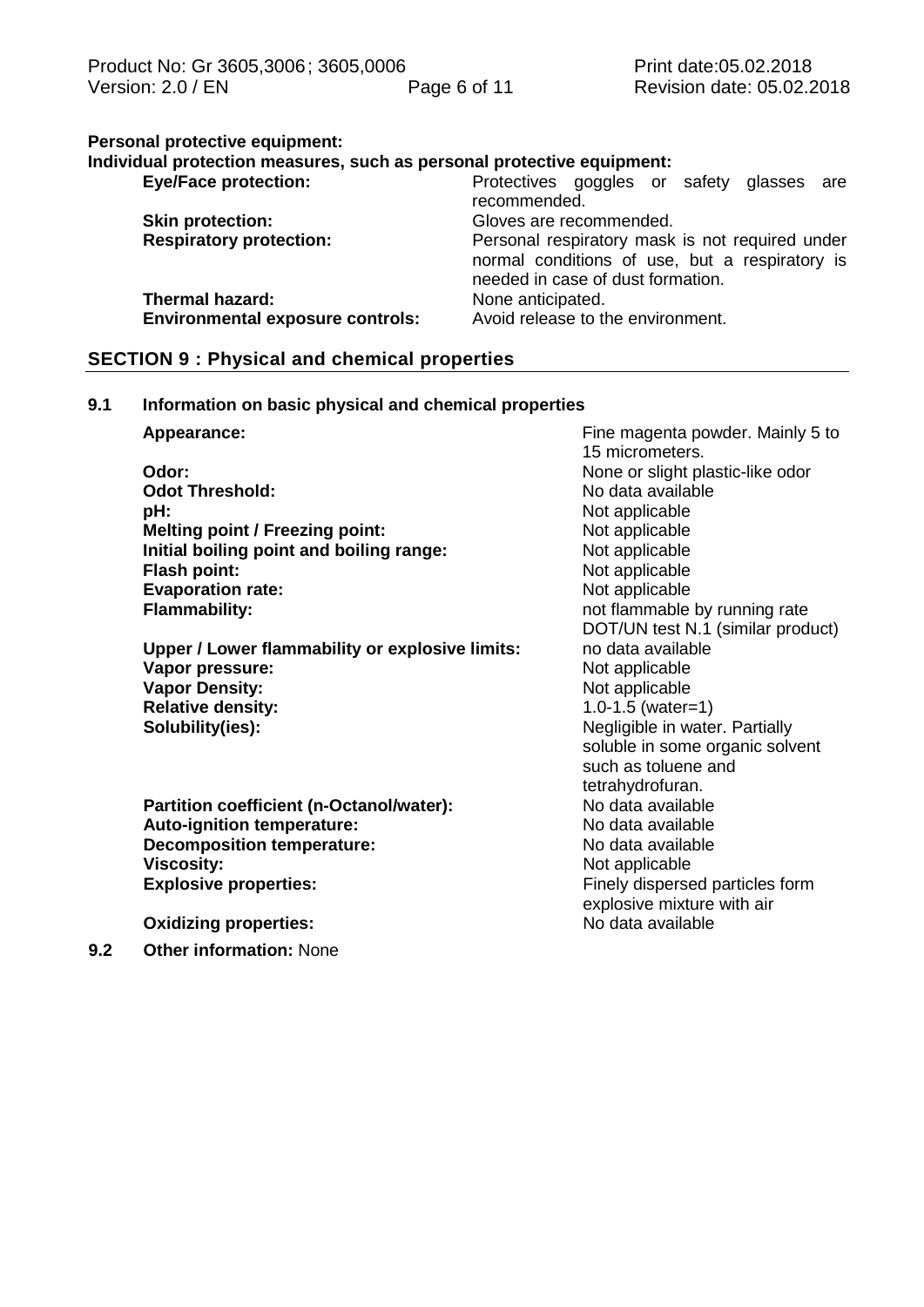## **SECTION 10: Stability and reactivity**

| 10.1 | <b>Reactivity:</b> stable under normal conditions. |                                                                                                                               |
|------|----------------------------------------------------|-------------------------------------------------------------------------------------------------------------------------------|
| 10.2 | <b>Chemical stability:</b>                         | Stable under normal ambient, anticipated storage<br>and handling conditions of temperature and<br>pressure.                   |
| 10.3 | <b>Possibility of hazardous reactions:</b>         | None except dust explosion when<br>finely dispersed. Keep away from sources of<br>ignition such as sparks and open flames.    |
| 10.4 | <b>Conditions to avoid:</b>                        | Excessive heat, Dust formation.                                                                                               |
| 10.5 | Incompatible materials:                            | Strong oxidizers, which could vigorously oxidize<br>organic materials in this mixture and cause a fire<br>in an extreme case. |
| 10.6 | Hazardous decomposition products:                  | Carbon monoxide (CO) and Carbon dioxide<br>$(\mathsf{CO}_2)$                                                                  |

#### **SECTION 11: Toxicological information**

#### **11.1 Information on toxicological effects Acute Toxicity Ingestion:** LD50 rat > 5.000mg/kg (OECD 425) (a similar product)<br> **Inhalation**: No test data available **Inhalation:** No test data available<br> **Skin contact:** No test data available No test data available<br>No test data available **Skin corrosion/irritation: Serious eye damage**/**irritation**: No test data available **Skin sensitization:** No test data available **Respiratory sensitization:** No test data available<br> **Mutagenicity:** Ames test (Salmonella Ames test (Salmonella typhimurium; Escherichia Coli) negative. ( a similar product) **Carcinogenecity:** No test data available Titanium dioxide is listed by IARC as Group 2B (possibly carcinogenic to humans); however, inhalation tests of titanium dioxide by Muhle et al. (Reference 2) showed no significant carcinogenicity. Moreover, IARC monograph vol. 93 states that exposure levels are assumed to be lower in the user industries, with the possible exception of workers who handle large quantities of titanium dioxide. Titanium oxide in this mixture is within small quantity and mostly in a bound form. Therefore, no significant exposure to titanium dioxide is thought to occur during the use of the product. **Toxicity for reproduction** No test data available **STOT** (**Specific target organ toxicity**)-**single exposure:** No test data available **STOT** – **repeated exposure:** No test data available Inhalation test of a toner for two years showed no significant carcinogenicity. (Reference 1)

In rats chronic exposure to toner concentrations 4mg/m3 and over lead to an accumulation of particles in the lungs as well as to persistent inflammatory processes and slight to moderate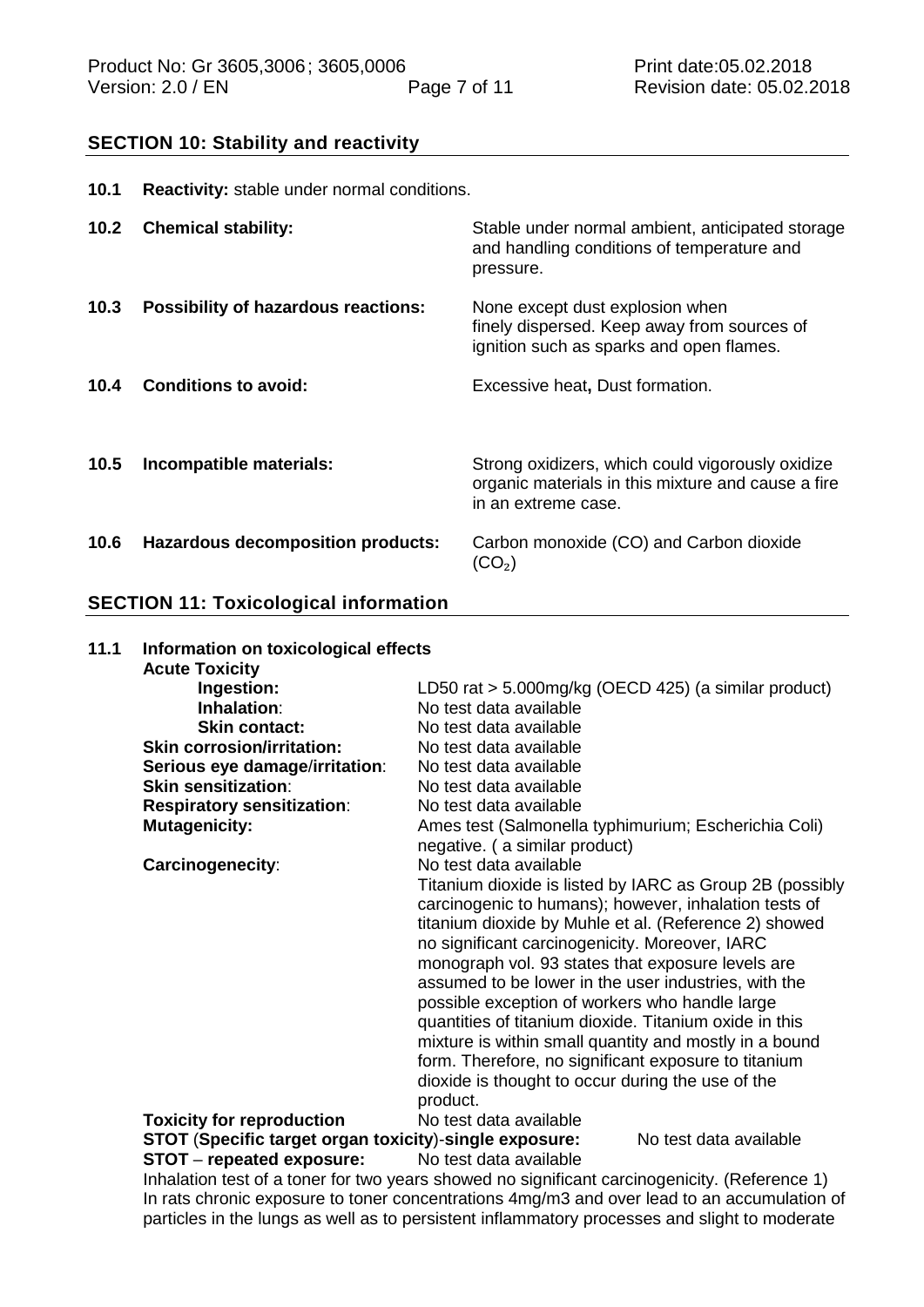fibrotic changes in the lungs of rats. In hamsters these effects were only observed at significantly higher concentrations (>20mg/m3). The particle accumulation in the lung tissue of the experimental animals is attributed to a damage and overload of the lung clearance mechanisms and is called "lung overloading". This is not an effect specific to toner dust but is generally observed when high concentrations of other, slightly soluble dusts are inhaled. The lowest-observable-effect-level (LOEL) was 4mg/m3 and the no-observable-effect-level (NOEL) was 1 mg/m3 in rat. The NOEL was greater than 6mg/m3 in hamsters. (Reference 2) Toner concentration under the normal use of this product is estimated less than 1mg/m3.

**Other Information:** None

# **SECTION 12: Ecological information**

According to our test results of this or similar mixture and the information provided by the suppliers about the substances contained in this mixture, this mixture is not expected to be harmful to ecology.

| 12.1 | Toxicity:                                  | No data available.                                                                                                             |
|------|--------------------------------------------|--------------------------------------------------------------------------------------------------------------------------------|
|      | 12.2 Persistence and degradability:        | No data available                                                                                                              |
| 12.3 | <b>Bioaccumulative potential:</b>          | No data available.                                                                                                             |
| 12.4 | <b>Mobility in soil:</b>                   | No data available.                                                                                                             |
| 12.5 | <b>Results of PBT and vPvB assessment:</b> | This mixture does not contain any substances<br>that are assessed to be a PBT or a vPvB under<br>Regulation (EC) No 1907/2006. |

**12.6 Other adverse effects:** No data available

# **SECTION 13: Disposal considerations**

# **13.1 Waste treatment methods** Waste material may be landfilled or incinerated in compliance with all EU/national/regional/local provisions. Do not dump this product into sewers, on the ground, or into any body of water.

# **SECTION 14: Transport information**

| 14.1 | <b>UN-Number:</b> | None assigned in accordance with UN Model Regulations.                                    |
|------|-------------------|-------------------------------------------------------------------------------------------|
| 14.2 |                   | <b>UN proper shipping name:</b> None assigned in accordance with UN Model Regulations.    |
| 14.3 |                   | <b>Transport hazard class(es):</b> None assigned in accordance with UN Model Regulations. |
| 14.4 | Packing group:    | None assigned in accordance with UN Model Regulations.                                    |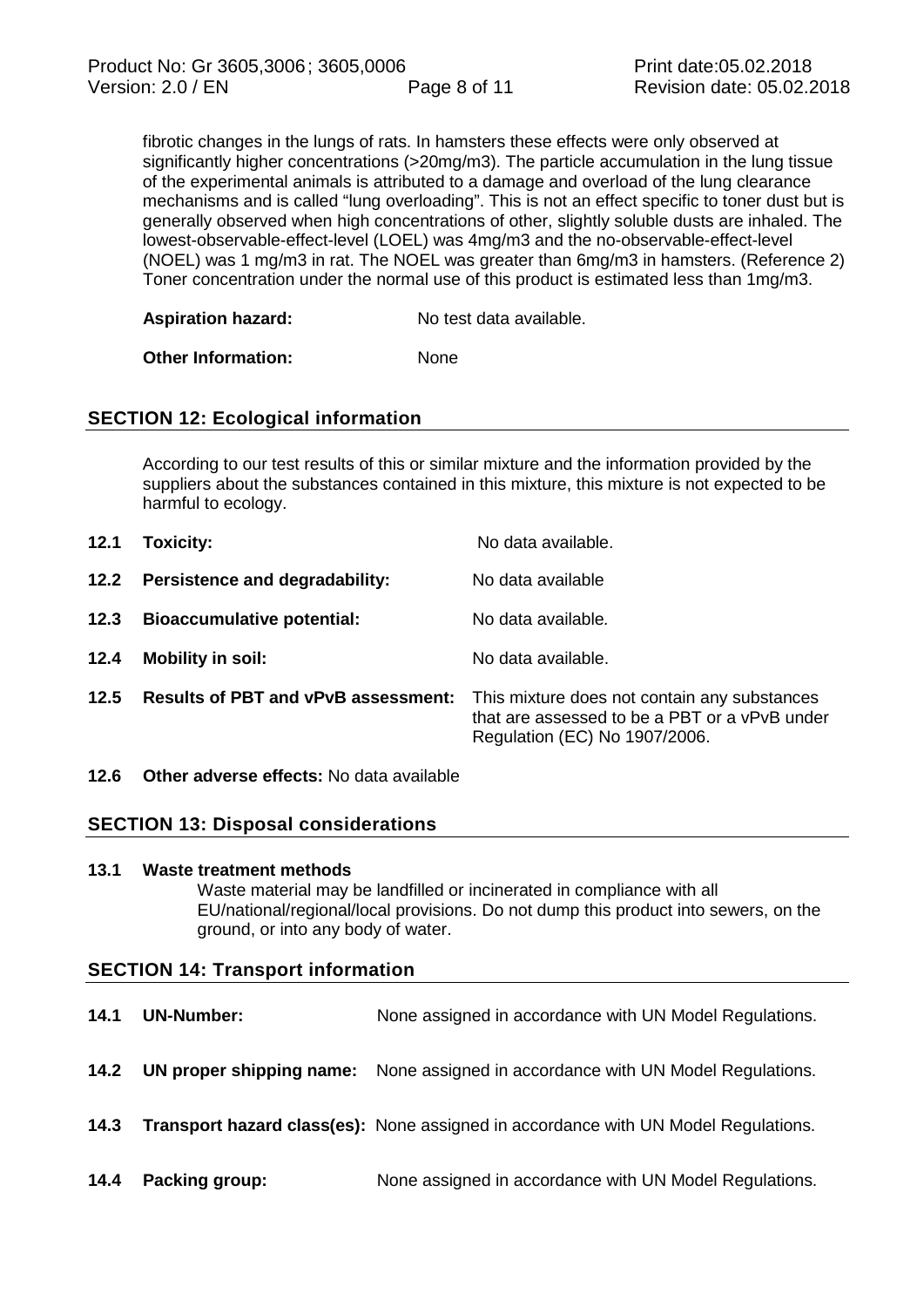- **14.5 Environment Hazards:** Not classified as hazardous in accordance with the criteria of the UN Model Regulations.
- **14.6 Special precautions for user** See Section 2 and 7.

# **14.7 Transport in bulk according to Annex II of Marpol 73/78 and IBC Code** Not applicable.

UN Model regulations: Recommendations on the TRANSPORT OF DANGEROUS GOODS issued by UN.

MARPOL: The International Convention for the Prevention of Pollution from ships, 1973, as modified by the Protocol of 1978 relating to thereto.

IBC code: The International Code for the Construction and Equipment of Ships carrying Dangerous Chemicals in Bulk (International Bulk Chemical Code).

# **SECTION 15: Regulatory information**

#### **Safety, health and environmental legislation specific for the mixture**

#### **EU Information**

| Directive 2011/35/EU (RoHs)   | This mixture complies with the RoHS directive |
|-------------------------------|-----------------------------------------------|
| Regulation (EC) No 850/2004   | Not subject to the regulation                 |
| Regulation (EC) No 1005/2009: | Not subject to the regulation                 |
| Regulation (EC) No 649/2012:  | Not subject to the regulation                 |

(EC) No 850/2004: Regulation (EC) No 850/2004 of the European Parliament and of the Council of 29 April 2004 on persistent organic pollutants and amending Directive 79/117/EEC.

(EC) No 1005/2009: Regulation (EC) No 1005/2009 of the European Parliament and of the Council of 16 September 2009 on substances that deplete the ozone layer.

(EC) No 649/2012: Regulation (EC) No 649/2012 of the European Parliament and of the Council of 4 July 2012 concerning the export and import of hazardous chemicals.

#### **US Information**

TSCA: All the substances in this mixture are listed or exempted in accordance with TSCA.

#### **CERCLA Reportable Quantity (40 CFR 117,302):** Not applicable

#### **SARA Title III (EPCRA)**

**Section 302 (40 CFR 355):** Not applicable

**Section 311/312 (40 CFR 370):** Immediate health hazard : No

- (All the ingredients of this product are bound within the mixture) Chronic health hazard: No
- (All the ingredients of this product are bound within the mixture) Sudden release of pressure hazard: No

Reactive hazard: No

**Section 313 (40 CFR 372):** Not applicable to this mixture

#### **California proposition 65:**

This product does not contains any chemicals listed by the State of California

#### **15.2 Chemical Safety Assessment**

No Chemical Safety Assessment has been carried out for this mixture by the supplier.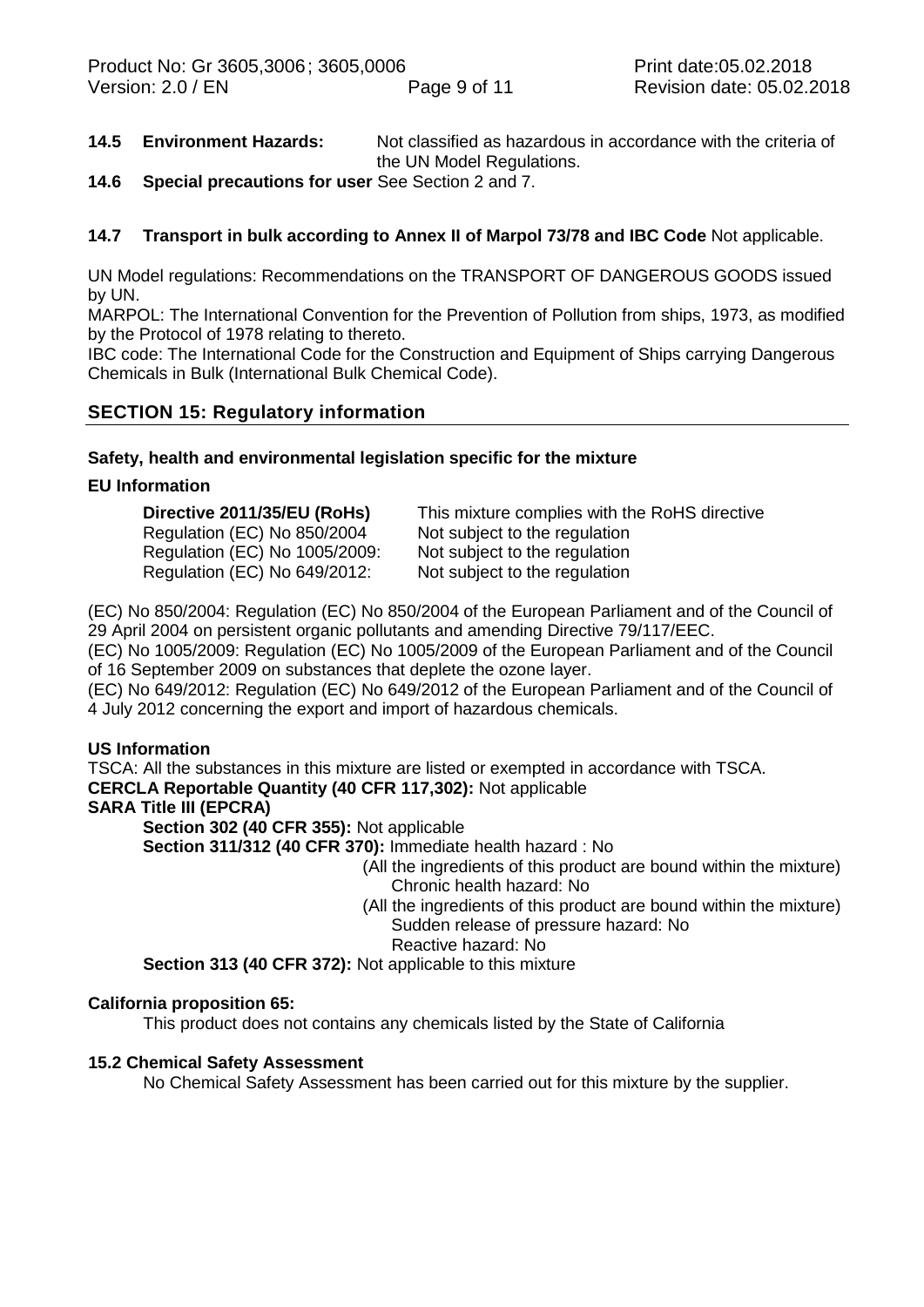# **SECTION 16: Other information**

The information is furnished without warranty, express or implied, except that It is accurate to the best knowledge of Mitsubishi Kagaku Imaging Corporation ath the time of preparation of this document. It relates only to the specific material designated herein, and does not relate to use in combination with any other material or process. Mitsubishi Kagaku Imaging Corporation assumes no legal responsibility for use of or reliance upon this information. This document was prepared to comply with the requirements in the European Union and may not meet regulatory requirements in other regions.

#### **Sections containing revisions and/or new statements:**

Fully revised in accordance with the Annex II to Regulation (EC) No 1907/2006 replaced by the text set out in the Annex to COMISSION REGULATION (EU) 2015/830. This document was prepared in accordance with Regulations (EC) No 1907/2006 (REACH) , 1272/2008 (CLP) and (EU) 2015/830 (amending REACH).

#### **Annex to the extended Safety Data Sheet (eSDS):** None

#### **Abbreviations and acronyms:**

| <b>ADN</b>    | Accord Europeen Relatif au transport international de marchandises dangereuses par<br>voies de navigation intérieures (European Agreement Concerning the international<br>carriage of dangerous goods by inland waterways) |
|---------------|----------------------------------------------------------------------------------------------------------------------------------------------------------------------------------------------------------------------------|
| <b>ADR</b>    | Accord européen relative au transport international de marchandises dangereuses<br>par route. (The european agreement on cross-border transportation of dangerous<br>goods by road)                                        |
| <b>CAS</b>    | Chemicals abstracts service                                                                                                                                                                                                |
| <b>CERCLA</b> | Comprehensive environmental response compensation and liability Act                                                                                                                                                        |
| <b>CFR</b>    | Code of federal regulations                                                                                                                                                                                                |
| <b>CLP</b>    | Regulation (EC) No 1272/2008 of the European parliament and of the council of 16                                                                                                                                           |
|               | December 2008 on classification; labelling and packaging of substances and                                                                                                                                                 |
|               | mixtures, amending and repealing directives 67/548/EEC and 1999/45/EC, and                                                                                                                                                 |
|               | amending regulation (EC) No 1907/2006.                                                                                                                                                                                     |
| <b>DNEL</b>   | Derived no-effect level                                                                                                                                                                                                    |
| <b>DOT</b>    | Department of transportation                                                                                                                                                                                               |
| <b>EC</b>     | European community                                                                                                                                                                                                         |
| <b>EC50</b>   | Half maximal (50%) Effective concentration                                                                                                                                                                                 |
| <b>ErC50</b>  | EC50 in terms of reduction of growth rate                                                                                                                                                                                  |
| <b>EEC</b>    | European economic community                                                                                                                                                                                                |
| <b>EPCRA</b>  | Emergency planning and community right-to-know act                                                                                                                                                                         |
| <b>EU</b>     | European Union                                                                                                                                                                                                             |
| <b>GHS</b>    | Globally Harmonized system of classification and labelling of chemicals                                                                                                                                                    |
| <b>IARC</b>   | International agency for research on cancer                                                                                                                                                                                |
| <b>IATA</b>   | International air transport association                                                                                                                                                                                    |
| <b>ICAO</b>   | International civil aviation organization                                                                                                                                                                                  |
| <b>IC50</b>   | half maximal (50%) inhibitory concentration                                                                                                                                                                                |
| <b>IMDG</b>   | International medical guide for ships                                                                                                                                                                                      |
| <b>LD50</b>   | Lethal dose, 50% kill                                                                                                                                                                                                      |
| <b>OECD</b>   | Organisation for economic co-operation and development                                                                                                                                                                     |
| <b>OSHA</b>   | Occupational safety and health administration                                                                                                                                                                              |
| <b>PELS</b>   | Permissible exposure limits                                                                                                                                                                                                |
| <b>PBT</b>    | Persistent, bioaccumulative and toxic                                                                                                                                                                                      |
| <b>PNEC</b>   | Predicted no-effect concentration                                                                                                                                                                                          |
| <b>REACH</b>  | Regulation (EC) No 1907/2006 of the European Parliament and of the Council of 18                                                                                                                                           |
|               | december 2006 concerning the registration, evaluation, authorization and restriction                                                                                                                                       |